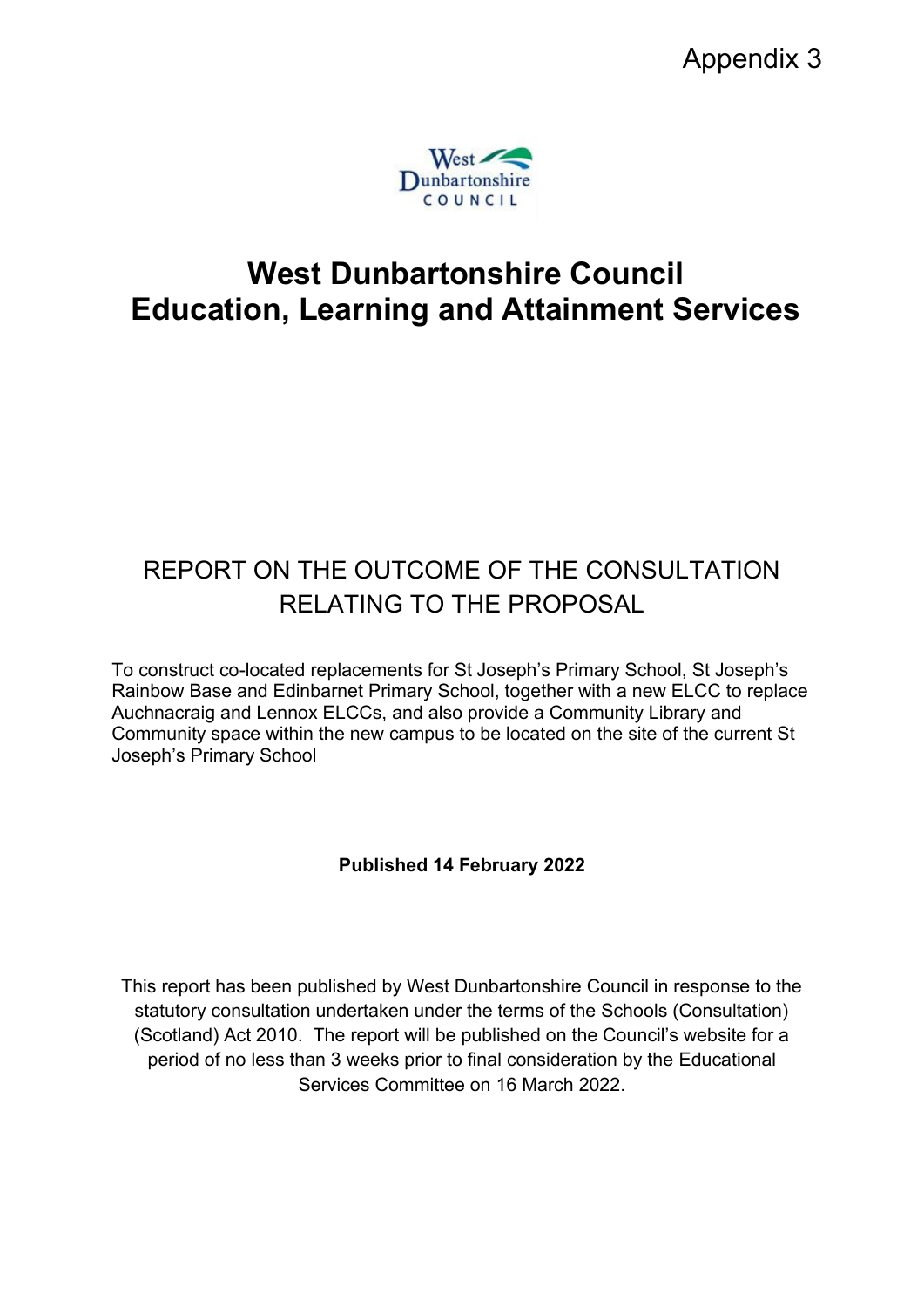# **C O N T E N T S**

| <b>Section</b> | <b>Title</b>                                                                        | Page<br>Number/s |
|----------------|-------------------------------------------------------------------------------------|------------------|
| $\mathbf 1$    | Introduction                                                                        | 3                |
| $\overline{2}$ | Background                                                                          | $3 - 4$          |
| 3              | <b>The Consultation Process</b>                                                     | $4 - 6$          |
| 4              | <b>Public Consultation Meetings</b>                                                 | 6                |
| 5              | <b>Responses to Consultation Exercise</b>                                           | 6                |
| 6              | Summary of issues raised by stakeholders and<br><b>Education Authority response</b> | $6 - 12$         |
| $\overline{7}$ | <b>Education Scotland Report and Education Authority</b><br>Response                | $12 - 14$        |
| 8              | <b>Alleged Omissions or Inaccuracies</b>                                            | 14               |
| 10             | Compliance with Section 9(1) of the Schools<br>(Consultation) (Scotland) Act 2010   | $14 - 15$        |
| 11             | Legal Issues / Next Steps                                                           | 15               |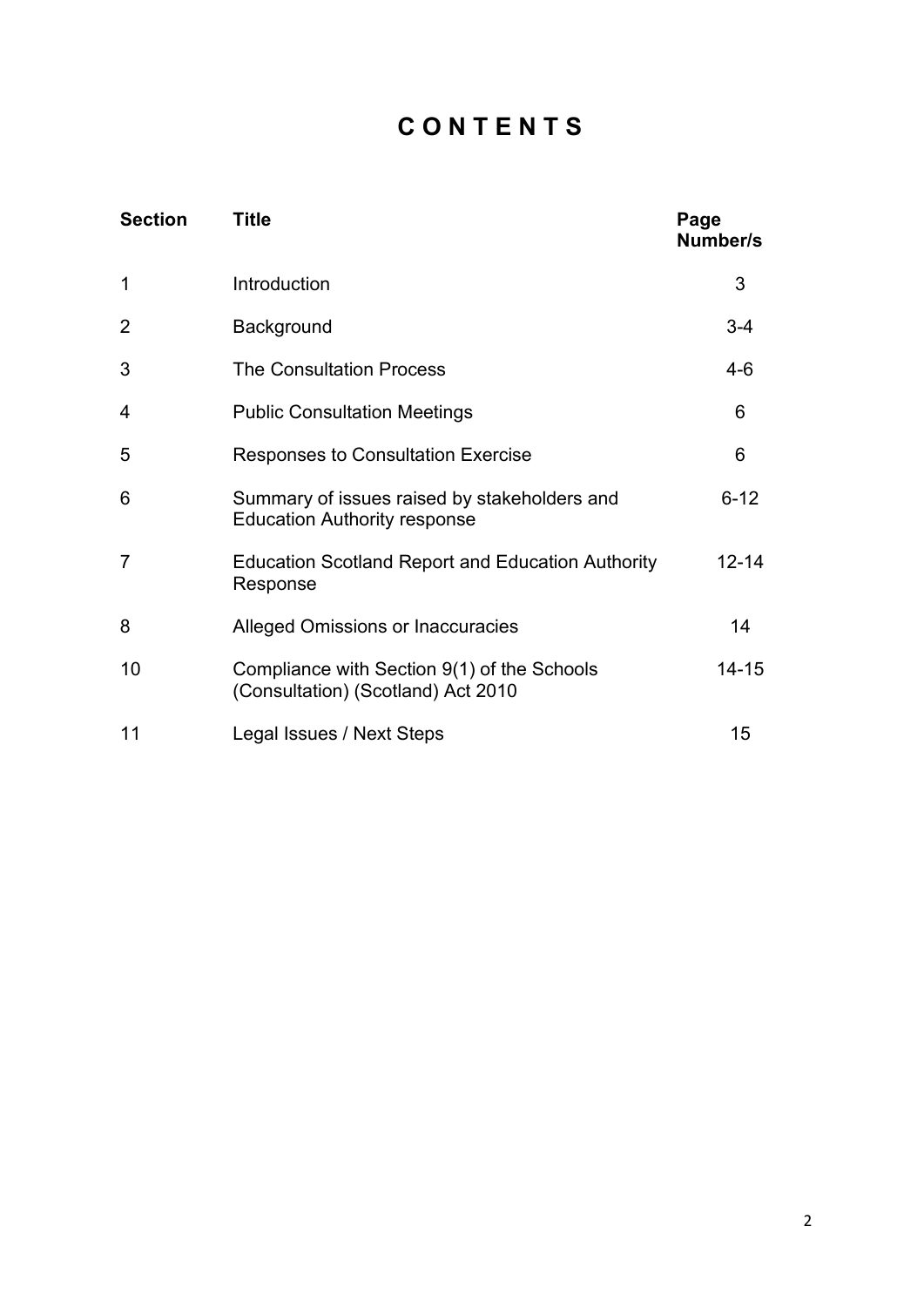# **1. INTRODUCTION**

- 1.1 This is a consultation response report prepared in compliance with the Schools (Consultation) (Scotland) Act 2010 following consultation on the West Dunbartonshire Council (The Council) proposal to construct co-located replacements for St. Joseph's Primary School, St Joseph's Rainbow Base and Edinbarnet Primary School, together with a new ELCC to replace Auchnacraig and Lennox ELCCs, and also provide a Community Library and Community space within the new campus to be located on the site of the current St Joseph's Primary School.
- 1.2 The purpose of the response report is to:
	- Provide a record of the total number of responses made during the Statutory Consultation period;
	- Provide summary of the written responses;
	- Provide details of oral representations made at the public meetings held on 5 October 2021;
	- Provide a statement of the Council's response to those written and oral representations;
	- Provide the full text of Education Scotland's report and a statement of the Council's response to this report;
	- State how the Council reviewed the above proposal following the representations received during the Statutory Consultation period and the report from Education Scotland;
	- Provide details of any omission from, or inaccuracy in, the Proposal Paper and state how the Council acted on it; and
	- State how the Council has complied with Sections 11A to 13 of the Schools (Consultation) (Scotland) Act 2010 when reviewing the above proposals.

# **2. BACKGROUND**

- 2.1 On 22 March 2021, Council approved a ten year capital plan which included an allocation of £28.86M for the Faifley Campus schools/ELCC project: £18.42M from the Scottish Government's enabling fund via the Scottish Futures Trust and £10.44M from the Council's Capital Programme.
- 2.2 On 9 June 2021 the Educational Services Committee considered a report detailing a range of options for suitable sites for the proposed campus. As a result of an Options Appraisal exercise, the Council identified the current St Joseph's Primary School site as the preferred site for the new campus, Community Library and Community space. Committee authorised the Chief Education Officer to progress with preparation for the Statutory Consultation process to be launched at a future Educational Services Committee.
- 2.3 The main reasons for the choice of this site were:
	- the site is already within the Council's ownership;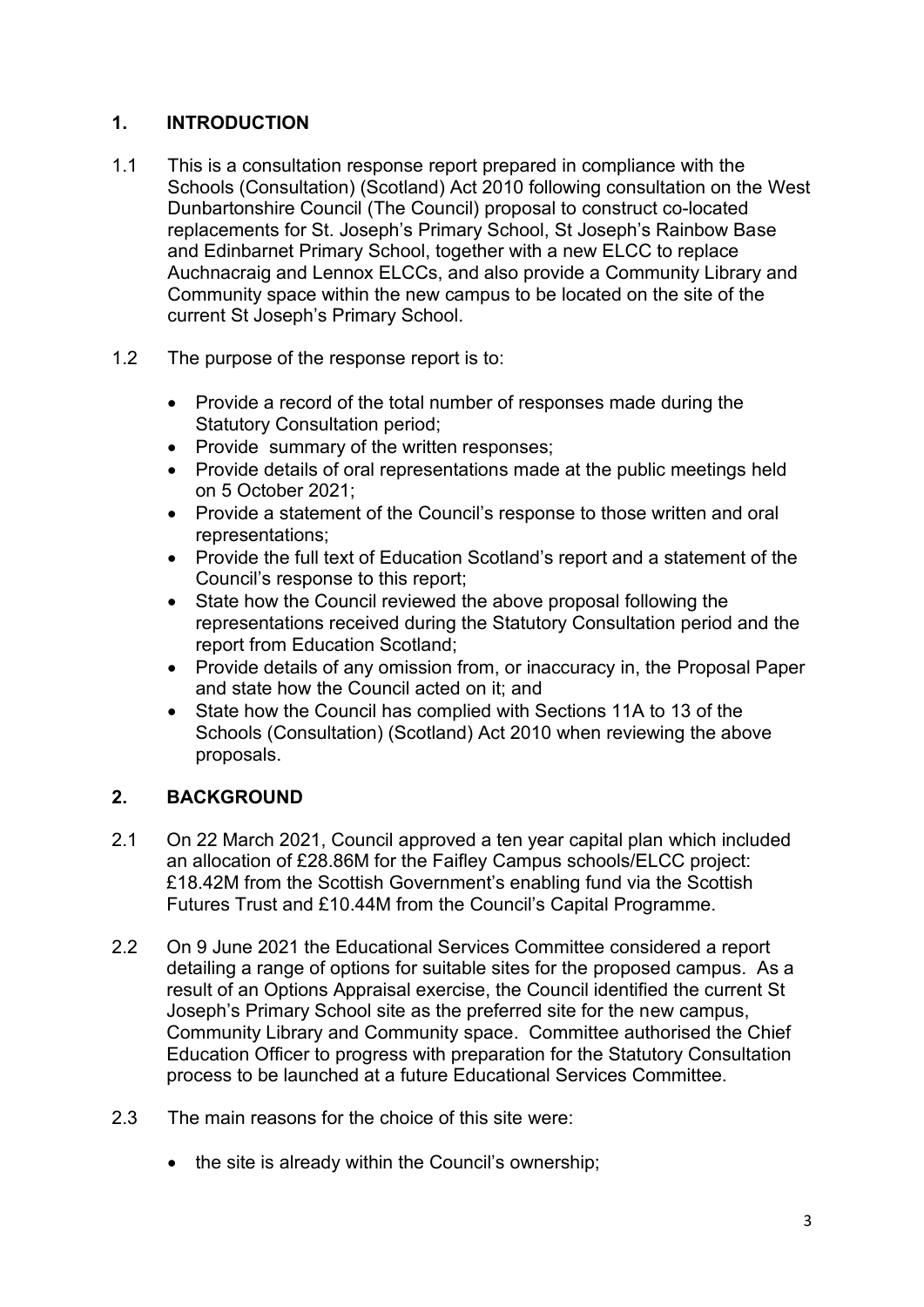- the suitable size, ground conditions, topography and the availability of utility services on the site;
- the site is located next to St Joseph's RC Church, with which St Joseph's Primary School has long-standing and strong connections;
- the other considered sites would attract significant additional costs to the development of the locations due to decant of children and staff, rental of modular buildings for any decant and disruption to education and learning, staff and children.
- The children and staff from St Joseph's Primary and St Joseph's Rainbow Base would remain in the existing building for the duration of the construction phase of the new campus, as will all of the Edinbarnet, Auchnacraig and Lennox children and staff and there would be no requirement to decant any of the establishments.
- 2.4 On 22 September 2021 the Educational Services Committee agreed to commence formal consultation on the proposal to construct co-located replacements for St Joseph's Primary School, St Joseph's Rainbow Base and Edinbarnet Primary School, together with a new ELCC to replace Auchnacraig and Lennox ELCCs, and also provide a Community Library and Community space within the new campus to be located on the site of the current St Joseph's Primary School.
- 2.5 The consultation process was carried out in accordance with the Schools (Consultation) (Scotland) Act 2010 as amended, as outlined in the Act and the accompanying Statutory Guidance.

## **3. THE CONSULTATION PROCESS**

- 3.1 The statutory consultation process, which requires the Council to adopt a robust and transparent framework for consultations on school closures and other major changes to the schools estate, was undertaken in respect of the proposal. The consultation document developed for consideration included information on:
	- the proposal:
	- the consultation process;
	- the arrangements for public meetings;
	- details on how to participate in the consultation;
	- the educational benefits of the proposal;
	- site map of the proposed new build location; and
	- consultation timeline
- 3.2 An electronic link to the Proposal Paper was issued by email to the stakeholders detailed within that document. The Proposal Paper and details of the consultation were made available on the consultation section of the Council's website: [https://www.west-dunbarton.gov.uk/council/public](https://www.west-dunbarton.gov.uk/council/public-consultations/faifley-campus-consultation/)[consultations/faifley-campus-consultation/](https://www.west-dunbarton.gov.uk/council/public-consultations/faifley-campus-consultation/)
- 3.3 The Act requires a consultation period of at least 6 weeks which must include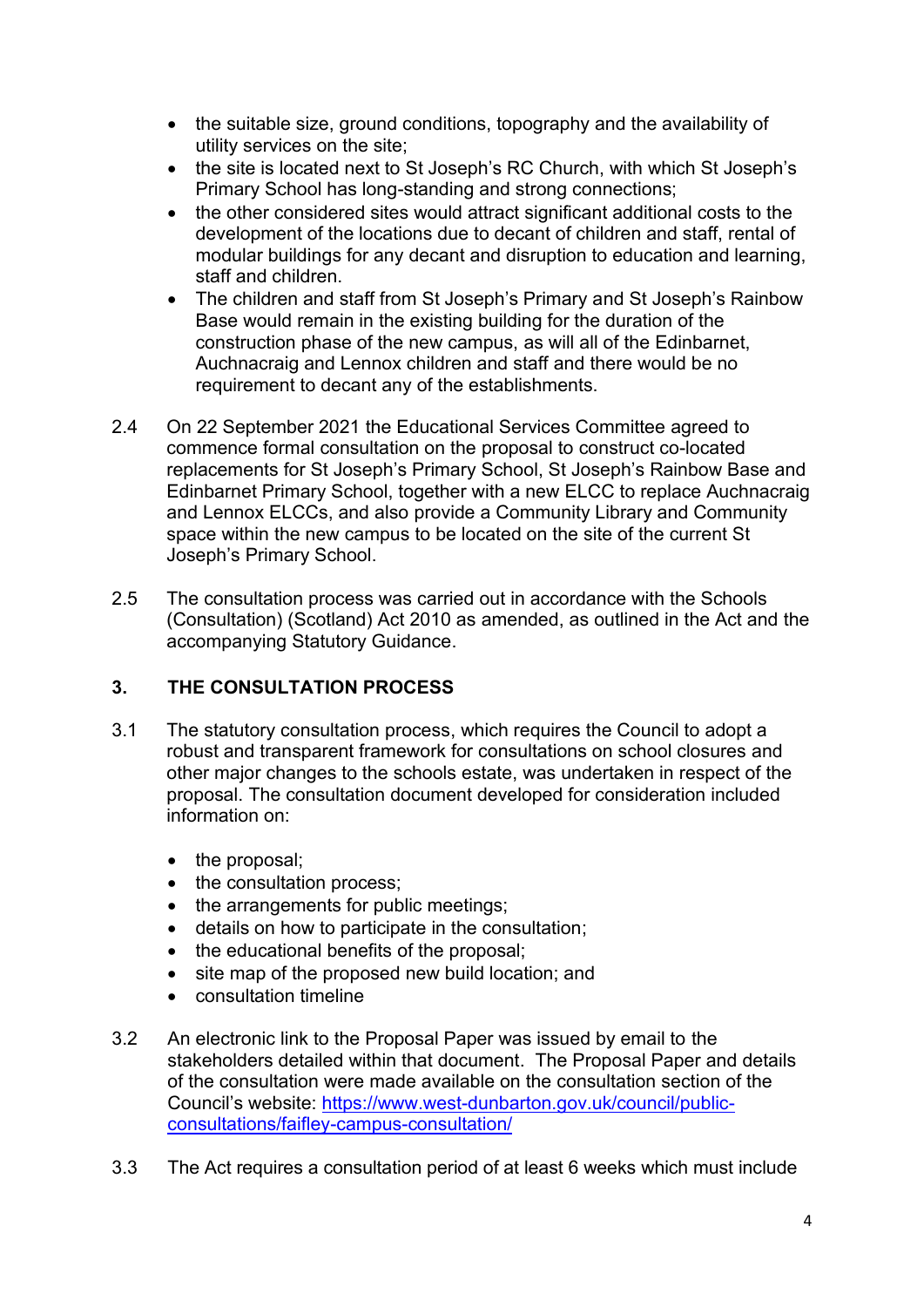at least 30 school days. The consultation period ran from Thursday 30 September 2021 to midnight on Wednesday 17 November 2021 (extended to 42 days to allow for "clear days" rule and accommodate 6 days where schools were closed due to an in-service day and October week).

- 3.4 The requirements for consulting on a relevant proposal relating to schools are set out in the Schools (Consultation) (Scotland) Act 2010 and the following steps were taken to ensure compliance with the Act:
	- Proposal Paper published on Thursday 30 September 2021.
	- Statutory consultees were sent an email providing a link to the Proposal Paper and details of where, and how to obtain a paper copy free of charge. Schools distributed details of the consultation to staff and parents/carers.
	- Proposal Paper published on the West Dunbartonshire Council website and available in paper copy upon request, and information on the consultation published on social media.
	- Public notice in the 'Dumbarton Report' and 'Clydebank Post' newspapers advising of the consultation.
	- Public consultation meetings were held on 5 October 2021 to facilitate involvement, discussion and sharing of information.
	- Education Scotland's involvement consisted of: Proposal Paper being sent to them, attendance at virtual public consultation meetings, follow up consultation meetings with Head Teachers, Pupils, Parent Council representatives, and Church representatives. Education Scotland were also provided with copies of online survey results/comments, written representations and minutes of the public meetings held which contained oral representations.
- 3.5 In accordance with statutory requirements and good practice, the following relevant stakeholders were consulted:
	- Parents of the pupils and children attending St. Joseph's and Edinbarnet Primary Schools, Auchnacraig and Lennox Early Learning & Childcare Centres;
	- The Parent Council groups of St. Joseph and Edinbarnet Primary Schools;
	- The Parent Councils of the 2 associated Secondary Schools (Clydebank High School and St. Peter the Apostle High School);
	- Parents of children expected to attend either St. Joseph's or Edinbarnet Primary Schools within 2 years of the date of publication of this proposal document including those pupils attending all private and voluntary preschool nurseries in the Faifley area;
	- The pupils attending St. Joseph's and Edinbarnet Primary Schools (insofar as this is possible and taking cognizance of the age and maturity of the pupils);
	- The teaching and support staff at St Joseph's and Edinbarnet Primary Schools, Auchnacraig and Lennox Early Learning & Childcare Centres;
	- Trade union representatives of the above staff;
	- User groups or individuals who currently utilise the facilities at St.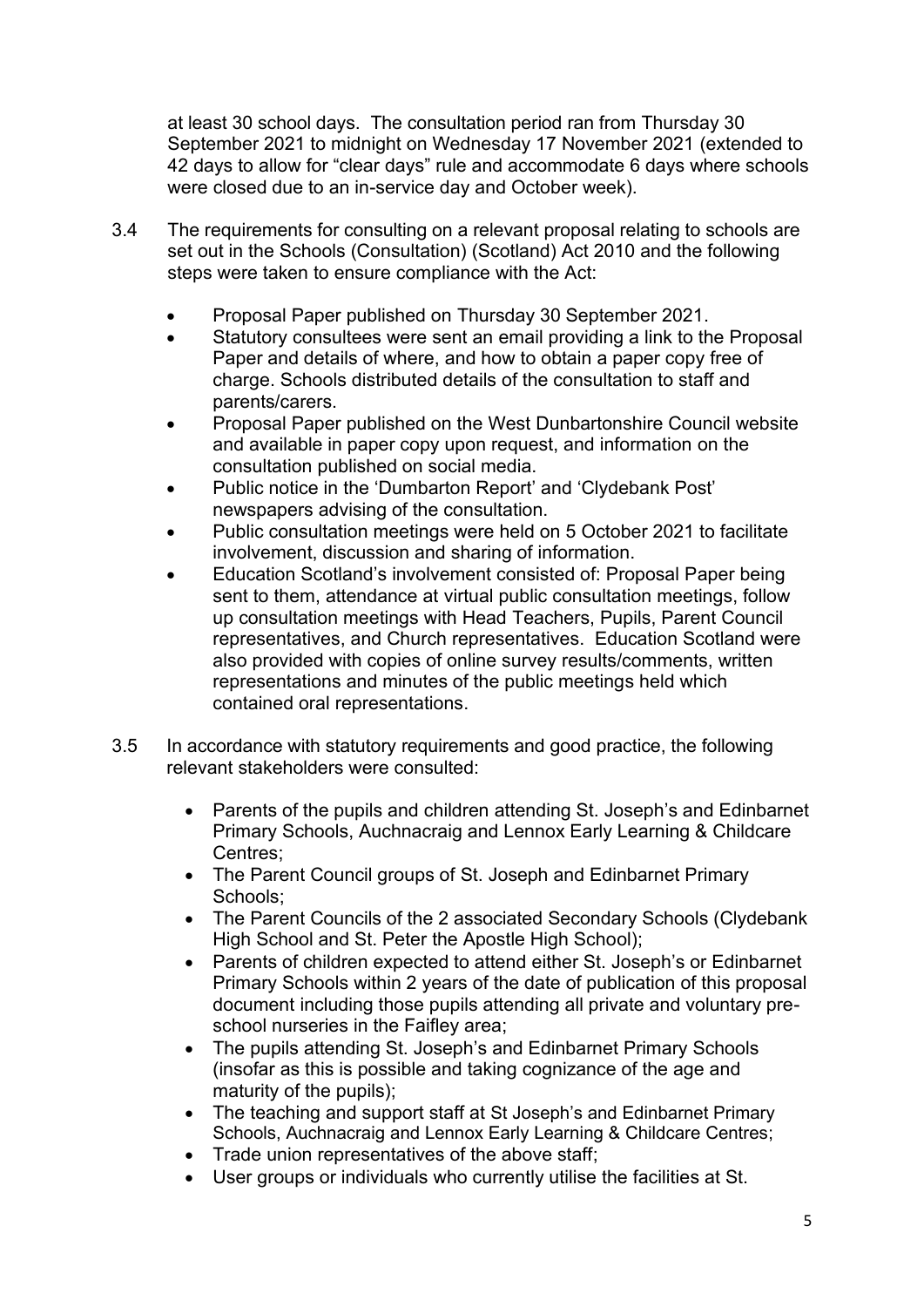Joseph's and Edinbarnet Primary Schools;

- Faifley Community Council;
- Archdiocese of Glasgow;
- Neighbouring local authorities;
- The constituency MSP and constituency MP.

#### **4. PUBLIC CONSULTATION MEETINGS**

4.1 An online public consultation meeting was held on 5 October (2.00 p.m. – 4.00 p.m.) with 2 attendees. A social distanced public meeting was held in St. Joseph's Primary School (7.00 p.m. – 9.00 p.m.) with 9 members of the public and 2 staff members attending. A full note of the meetings is contained within Appendix 1 and the meeting note also details the questions/comments raised at the meetings and the responses.

#### **5. RESPONSES TO THE CONSULTATION EXERCISE**

5.1 In total, 78 respondents registered with the online survey as detailed below.

| <b>Resident/Non Resident</b>               | <b>Number of</b><br>respondents |  |
|--------------------------------------------|---------------------------------|--|
| <b>Resident within west Dunbartonshire</b> | 76                              |  |
| Non resident                               |                                 |  |
| Did not answer                             |                                 |  |
| <b>TOTAL</b>                               | 78                              |  |

5.2 A breakdown of category of interest from the respondent is detailed below.

| <b>Interest</b>                   | <b>Number of</b><br>respondents |
|-----------------------------------|---------------------------------|
| Parent/Carer                      | 51                              |
| Pupil                             |                                 |
| Work at one of the establishments | 5                               |
| <b>Trade Union</b>                |                                 |
| Other                             | 20                              |
| <b>TOTAL</b>                      | 78                              |

**Note –** other includes (residents within Faifley (15) / community council (1) / future parent (1) / relative/family members (3))

5.3 A summary of the completed online responses to the question "Are you in *favour of the proposal to co-locate Edinbarnet Primary School, St Joseph's Primary School, St Joseph's Rainbow Base and a new Early Learning and Childcare Centre comprising Auchnacraig and Lennox ELCCs on the St Joseph's site"* is detailed below. It should be noted 5 individuals did not answer the question and are therefore not included in the completed responses statistics.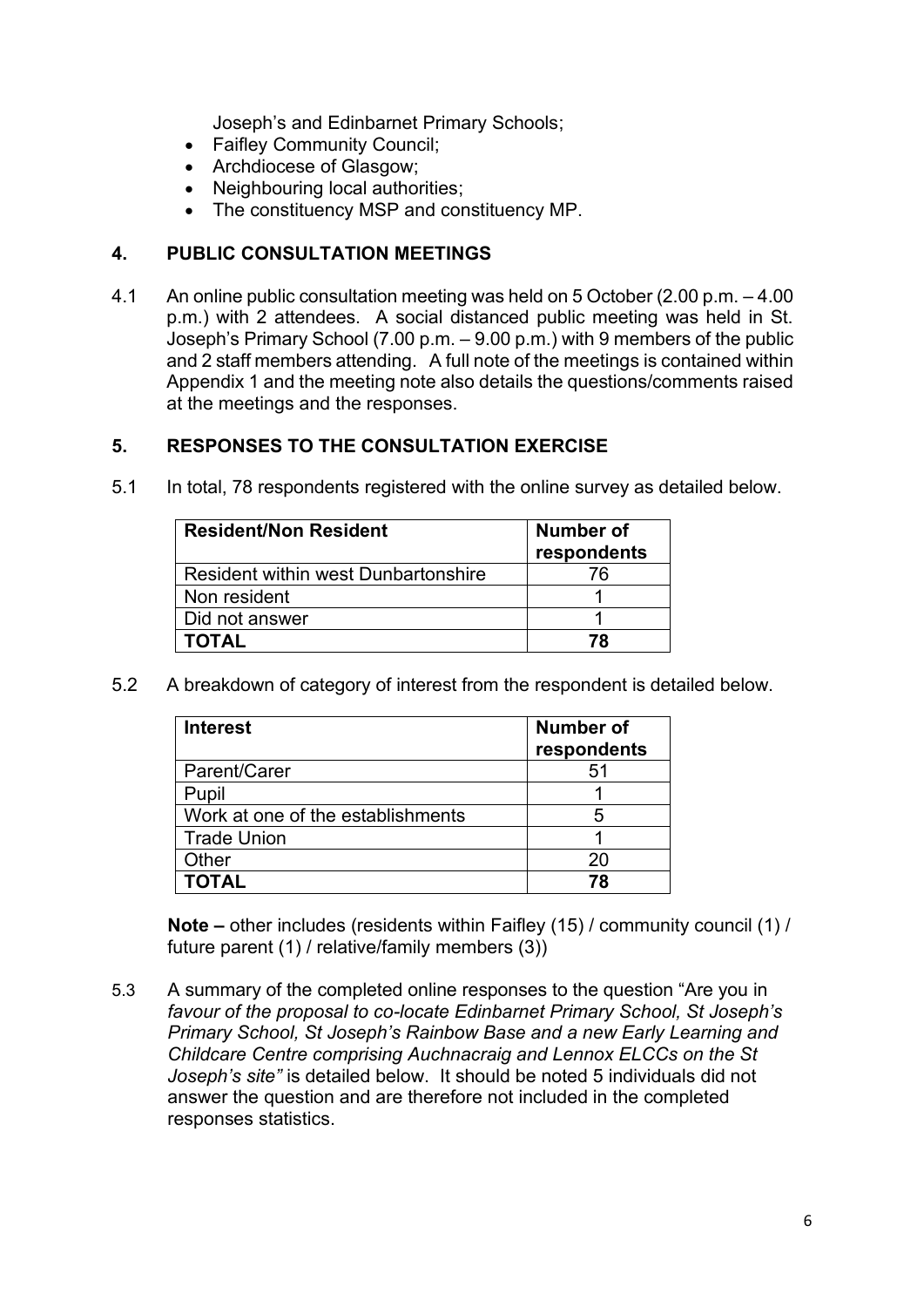| <b>Summary of</b><br>responses to<br>online<br>consultation | Yes | ℅      | No | $\%$   | Total<br>completed<br>responses |
|-------------------------------------------------------------|-----|--------|----|--------|---------------------------------|
| Number of<br>respondents                                    | 41  | 56.16% | 32 | 43.84% | 73                              |

#### **6. SUMMARY OF ISSUES RAISED BY STAKEHOLDERS AND EDUCATION AUTHORITY RESPONSE**

- 6.1 From the 73 completed consultation response forms, 33 respondents commented on the proposal. The main issues raised by participants in the survey have been grouped into headings below:-
	- Introduction of campus model
	- Site location, suitability and size
	- Traffic congestion/volume of traffic
	- Insufficient entrances
	- Concerns about impact of ongoing building works on children's learning.
	- Impact on outdoor learning/Forest School
	- Further travel for some pupils
	- Impact on staffing levels
	- There were also some positive comments related to investment within area and comments in favour of St. Joseph's site
- 6.2 Education Services responses to each of the headings are outlined below.

#### **Introduction of campus model**

There were comments about the move from individual schools to a campus model.

#### Response

The Council has successfully introduced campus models at Bellsmyre, Balloch and most recently at Renton. There are educational benefits from the professional dialogue among the staff of the two schools and Early Learning & Childcare Centre being enhanced by the fact that they share the same campus. For example, teachers will be able to share ideas for learning and teaching approaches within the Campus and children will benefit through their continual learning from nursery stages to senior primary stages in a purpose built environment and in the outdoor spaces. Whilst the two schools will continue to operate as separate establishments, the fact that they will share a campus will facilitate the development of similar projects and embed collaborative working in the future.

The consultation process enables all interested parties to comment on the proposal and this is taking into consideration before any final decision is made by the Council.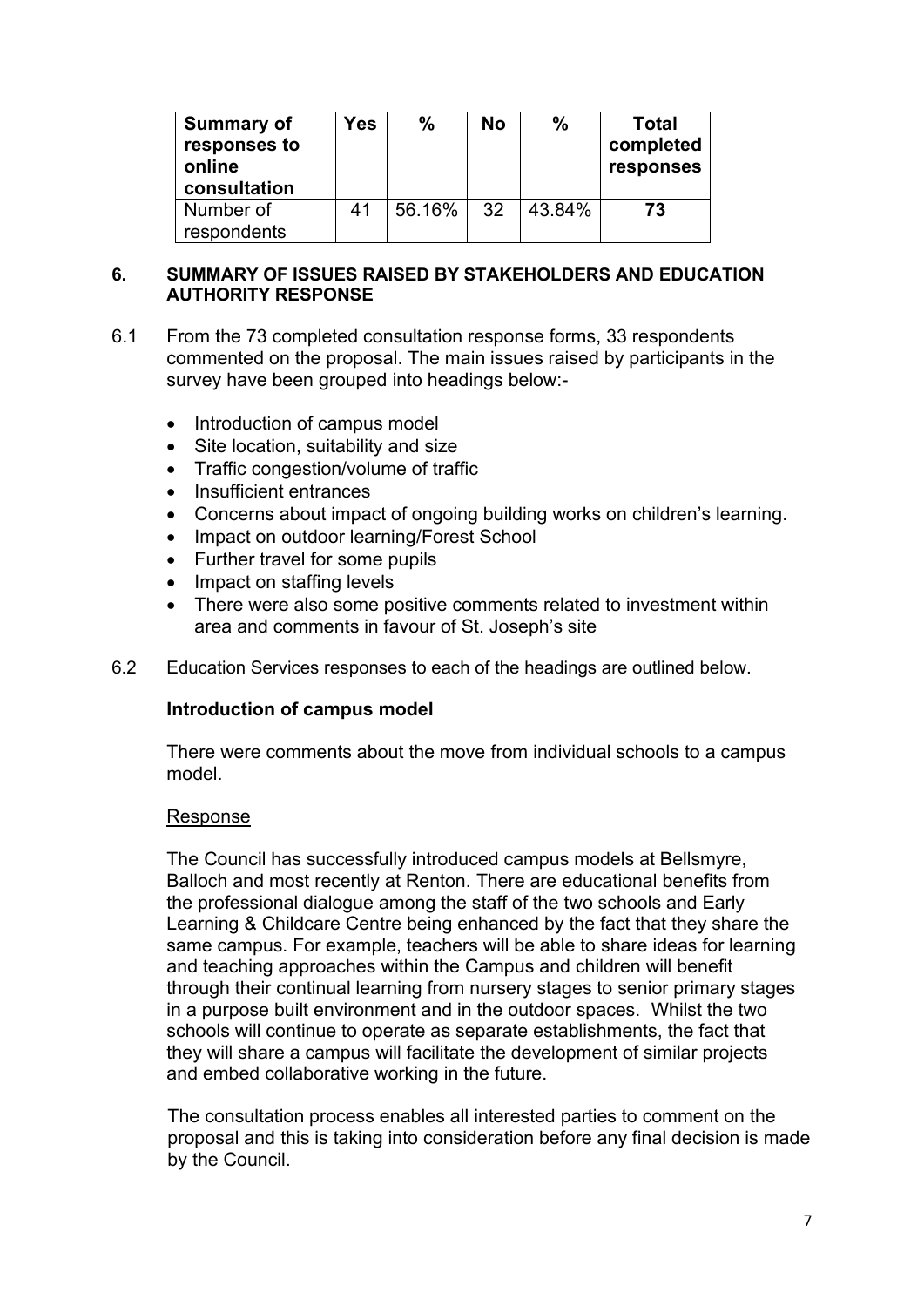### **Site location and size**

 A number of respondents raised concerns in relation to the location and size of the site, with some indicating a preference for Edinbarnet or Skypoint, or a site in a more central location.

#### Response

As a result of an Options Appraisal exercise, the Council identified and approved the current St. Joseph's site as the preferred site for the new campus. The main reasons for the choice of site was due to suitable size to accommodate the new buildings, ground conditions, topography, availability of utility services on the site and location next to St. Joseph's RC Church. The design stage of the development will ensure that the new build is suitable. We are aware that some individuals preferred one site over the other, and views were sought through an informal and formal consultation process and the recent statutory consultation exercise identified that 56% of those responding to the question were in agreement with the St. Joseph's site.

For accessibility to the schools it was important that the chosen site was on a bus route for those using public transport.

## **Traffic congestion/volume of traffic**

Some respondents expressed concerns and asked questions about the volume of traffic, congestion and parking hazards around the school, and concern was also expressed about the lack of a school crossing patroller.

#### Response

The safety of children is paramount. Congestion can occur at schools at certain times and a full traffic management survey will be undertaken. There is funding available which will be used to upgrade paths and roadworks. Traffic management and parking will be taking into consideration as part of the design/development of the campus. Drop off sites within the school will be considered at the development stage to address safety concerns.

The concerns about a School Crossing Patroller will be reported back to the development/design group to take into consideration.

#### **Insufficient entrances**

Concern was raised that there was only one entrance at the St. Joseph's site whilst there were 3 at the Edinbarnet site and this will cause congestion.

#### Response

The site entrances in the new build will be looked at in the design stage and will take into consideration the appropriate number of entrances required.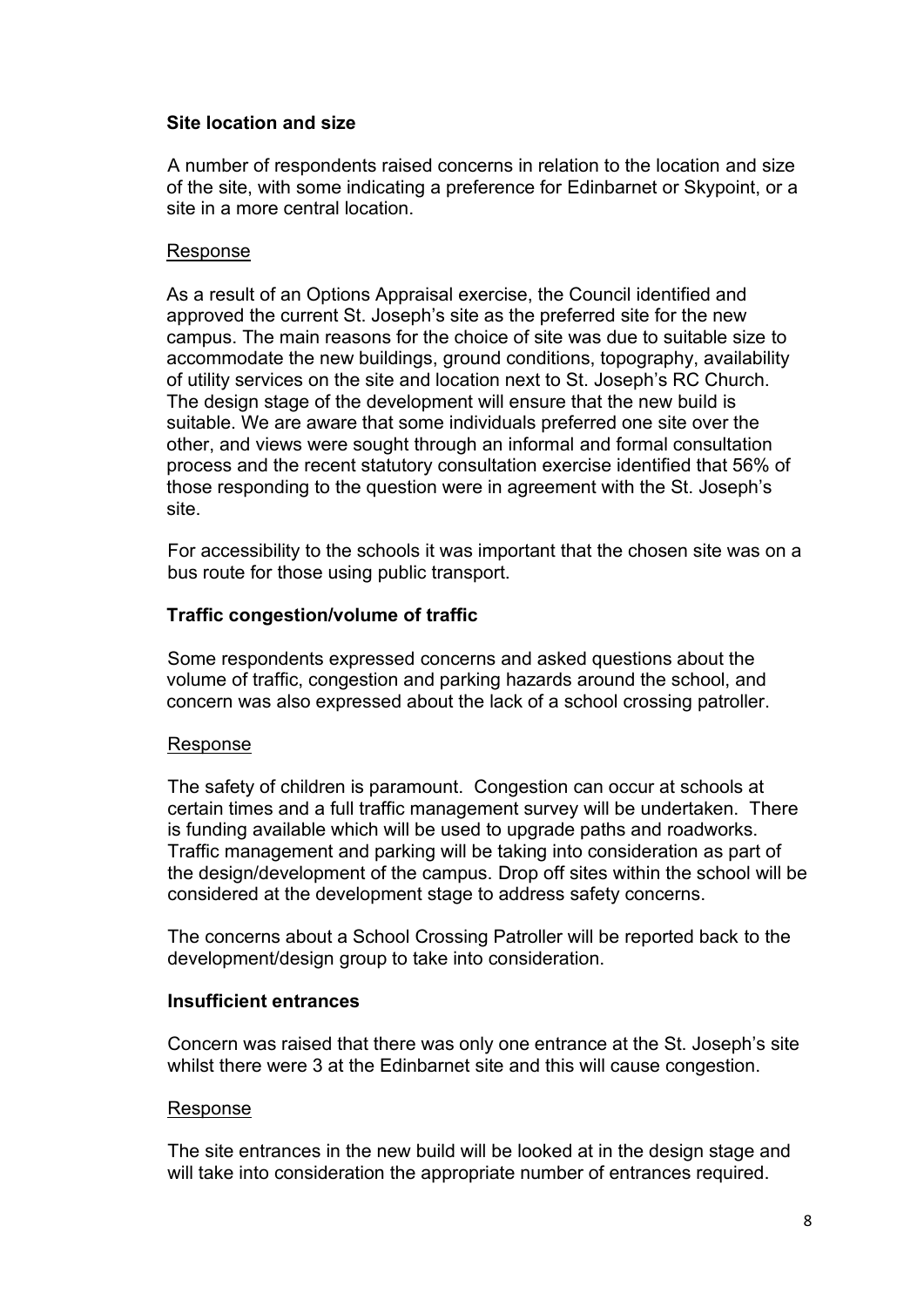#### **Concerns about impact of ongoing building works on children's learning and transition to new buildings.**

Some parents expressed concerns about the impact on their children's learning whilst the building working was ongoing, particularly in terms of noise and vibrations during the construction period, as some children within the Base may be sensitive to noise. There was also a comment in relation to transitioning to a new building.

#### Response

This was a similar concern from parents for the Renton Campus which also has a Base. We have strategies for this and will use the expertise gained from Renton on how they coped during the construction phase. We will also have discussions with parents on this and would want children to see what is happening with the build. We will work with parents to reassure them during this time and the Head Teachers will be available to talk to parents about the process.

We will work with parents/families during the transition to the new building and offer as much support as possible to ensure that this does not impact on children**.** 

#### **Impact on outdoor learning/Forest School**

 Concerns were expressed regarding impact on outdoor learning and Forest Schools currently at Auchnacraig Woods.

#### Response

Outdoor learning is a key element within education and the new campus will offer suitable outdoor learning experiences. The use of the outdoor areas will be taken into consideration as part of the development of the campus and ways in which the outdoor space, and surrounding forest can be used for learning will be fully considered. There will be further discussions with the establishments and parents on this and we will work together to consider how we can utilise the available outdoor space and surrounding forest areas to provide positive outdoor learning experiences.

#### **Further travel for some pupils**

There were concerns raised about the change of location which will cause further travel for some pupils. There was also a concern about the park at Skypoint being moved and this would make it harder to access.

#### Response

It is recognised that the move will result in further travel for some pupils. The St. Joseph's site is on a public bus route.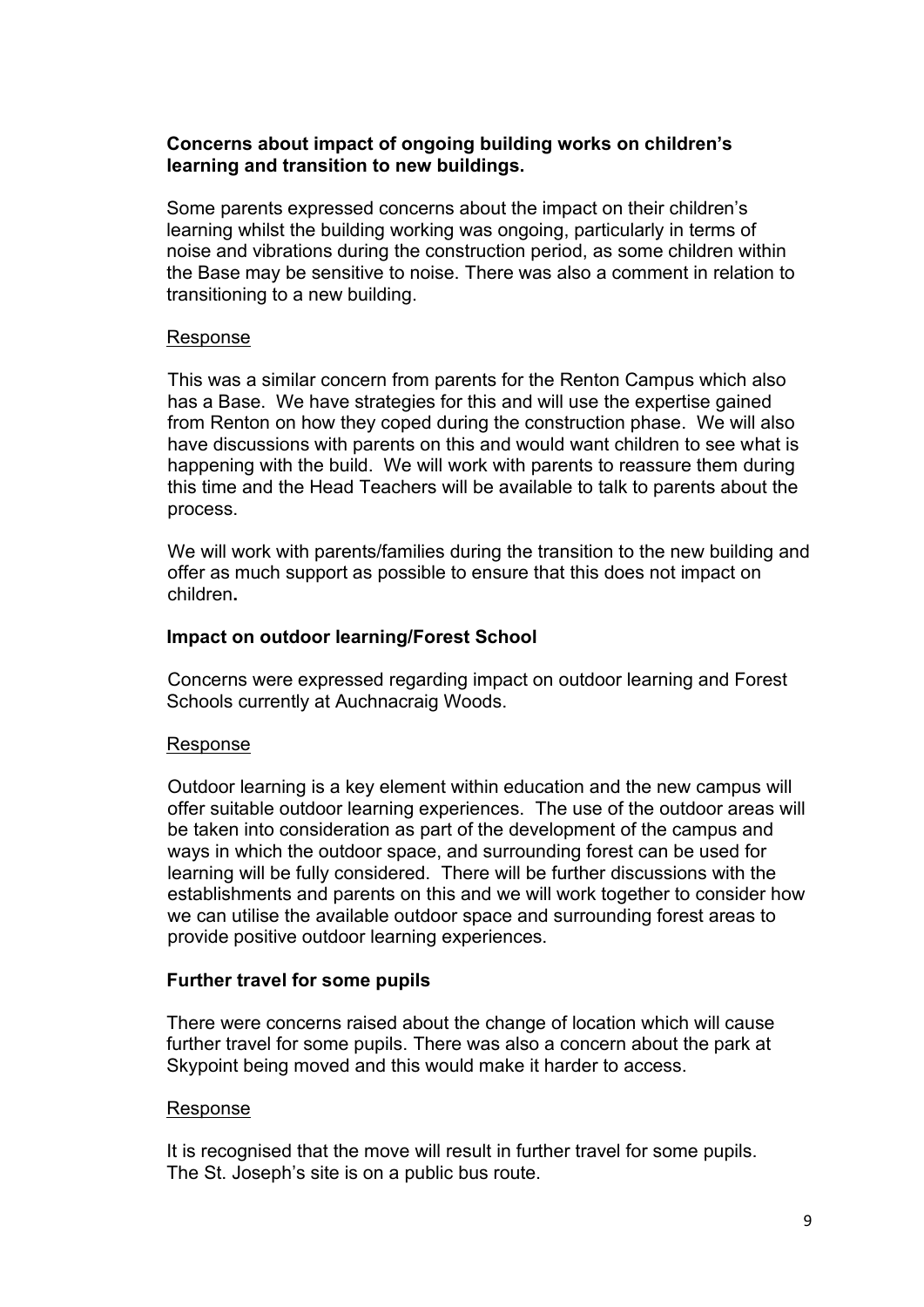There has been engagement with the Leisure Trust to understand the current use of Skypoint and this will be built into the design, we want to make the campus fully accessible.

#### **Impact on staffing levels**

Questions were raised in relation to moving the ELCCs to one large ELCC and impact on service and impact on staffing levels within the schools and the ELCCs.

#### Response

The new campus model will provide a modern, fit-for-purpose building for children and young people within Faifley. There is a mix across the authority of 52 week early learning childcare centres, term time centres, and a mix of both. The new Early Learning and Childcare Centre will offer a service to meet the needs of the parents/children.

The leadership and staffing arrangements within an ELCC is determined by registration numbers, and staffing ratios in line with age of children. The staffing entitlement within schools is based on pupil roll and number of classes. If the proposal is approved, then the relevant staffing exercise will take place to ensure that we have appropriate staff to pupil ratios and the relevant expertise within all establishments. Staff currently employed in the existing establishments will as far as is possible within current staffing standards, be re-deployed to the new Campus provision. Those who cannot be accommodated within the new campus will be re-deployed as per the Council's Switch policy. This would always be undertaken in full consultation with the affected staff members as well as the recognised trade union

**There were also a number of positive comments about the proposal including: investment within area, comments in favour of St. Joseph's site as long as it is fit for purpose, benefits of campus model, the benefits of not having to decant pupils during the process the community facilities which will be available and the opportunity for modernised facilities.** 

#### Response

The Council is committed to providing modern, fit-for purpose building for children and young people in Faifley. If the Edinbarnet and Skypoint sites are disposed for housing, there will be approximately 250 new houses built in the Faifley area, and the new building and if there are new houses developed at a later stage and this may bring investment into the area.

The Options Appraisal exercise identified that the site was suitable in terms of size and the design stage of the development will ensure that the new build is suitable. The children and staff from St Joseph's Primary and St Joseph's Rainbow Base will remain in the existing building for the duration of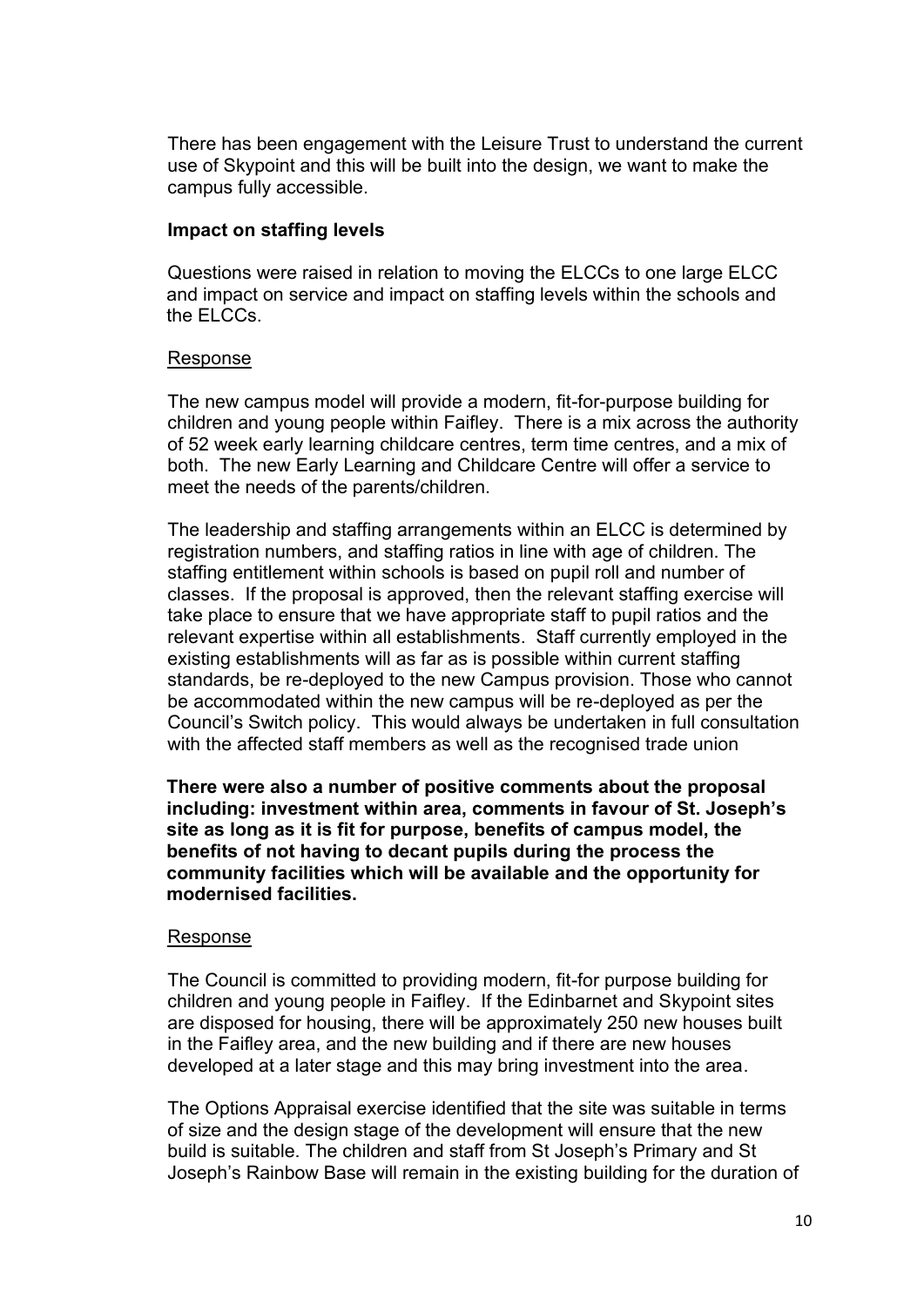the construction phase of the new campus, as will all of the Edinbarnet, Auchnacraig and Lennox children and staff; and this avoids the need to decant pupils during the development.

The community facility is really important and the Community team will be engaging with community councils on community facilities.

The campus model will bring a range of benefits in terms of location and shared learning approach. The new building will provide modern, fit-forpurpose educational facilities which are specifically designed to create a stimulating learning approach.

West Dunbartonshire has the commitment to ensure all of our children are educated in buildings that meet 'Category A or B' as described by the Scottish Government. Notwithstanding the vast improvements in the school estate, there remains, within the primary school estate, establishments that over time could find themselves with a condition rating of C (Poor). The suitability of older educational establishments for a modern curriculum is also challenging, and therefore it is clear that, for both educational and financial reasons, it is beneficial for the Council to consolidate and modernise its learning estate by a process of co-location, new build and closure. The existing Primary Schools and ELCC buildings in Faifley were identified as one of the priorities for replacement buildings. An allocation of £28.86M has been approved for the Faifley Campus schools/ELCC project and the new building will provide modern, fit-for-purpose educational facilities.

- 6.3 In addition to the online responses, one written submission was received from the Archdiocese of Glasgow. A summary of the main points from the submission is outlined below:
	- Awareness of financial challenges faced by Councils and need to manage resources effectively and efficiently to meet the needs of communities that the Council serves.
	- Need to ensure a fair distribution of denominational education across the Archdiocese.
	- Aware St. Joseph's Primary school building is very traditional in nature and because of inflexible design is less than ideal for delivery of modern curriculum and teaching methods.
	- Awareness Rainbow Base is housed in spare capacity within St. Joseph's.
	- Noted that the proposal for consultation is that of a shared campus, and to provide community library and community space.
	- Acknowledged that in a small number of exceptional circumstances, the provision of a Catholic school, co-located on a campus with a nondenominational school and other services may be accepted by the Archdiocese as a viable context for the provision of Catholic education in that area. Accept the provision of a Catholic school in Faifley falls into this category.
	- In the present circumstances the Archdiocese accepts the proposal, and appreciates the placing of the propose site next to St. Joseph's RC Church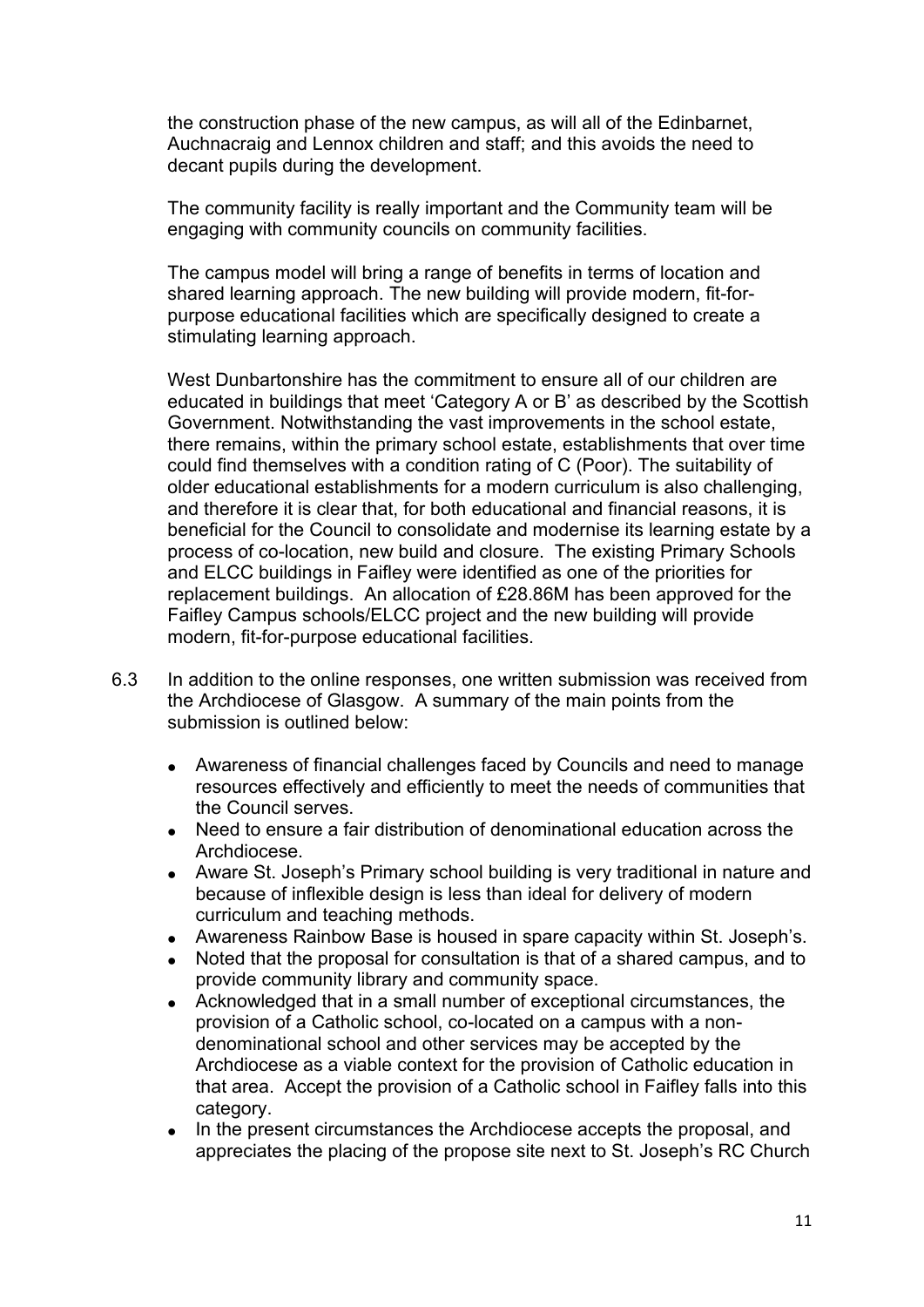which will facilitate the ongoing strong liaisons between the school and the Church to the benefit of the Catholic community.

- Realise the educational benefits will be immense.
- Expect the Council to engage at an early stage with advisers from the Archdiocese regarding the design of the building and throughout the design process, and advisers meet regularly with the Council on this matter, and honour the document "Shared Campus Arrangements".
- 6.4 Education Services responded to the written submission on 15 November 2021 and welcomed the response from the Archdiocese and noted the views within the submission. The Council has worked effectively with the Archdiocese regarding similar new builds on a co-located campus and will continue to engage with the Archdiocese and will make arrangements to meet with advisors on a regular basis.

### **7. EDUCATION SCOTLAND REPORT AND EDUCATION AUTHORITY RESPONSE**

- 7.1 In accordance with the Schools (Consultation) (Scotland) Act 2010, a report was produced by Education Scotland on the educational aspects of the proposal. Education Scotland confirmed the Council had set out a reasonable case to support the proposal and that there were a number of potential educational benefits for children and staff should the proposal go ahead.
- 7.2 The Education Scotland report can be read in full in Appendix 2, and the summary conclusions from the report were as follows:
	- West Dunbartonshire Council's proposals to establish a new educational campus on the current St Joseph's Primary School site comprising colocated new-build replacements for Edinbarnet and St Joseph's Primary Schools, St Joseph's Rainbow Base and a new ELCC to replace Auchnacraig and Lennox ELCCs and to also include a community library and community space is well considered and has clear educational benefits. The council's proposal, if it goes ahead will provide children with new buildings that supports learning and teaching styles of the 21st century.
	- For children attending the St Joseph's Rainbow Base the proposal would provide them with purpose built accommodation to better meet their needs.
	- The larger professional community created will promote opportunities for joint professional learning and increased collaboration.
	- Parents from both schools and the ELCCs expressed traffic management concerns.
	- Stakeholders in Edinbarnet Primary School, Auchnacraig and Lennox ELCC were unclear about the benefits of locating the campus of the site of St Joseph's Primary School.
	- Staff in both ELCCs sought clarification on their future employment and on the leadership of the new larger ELCC.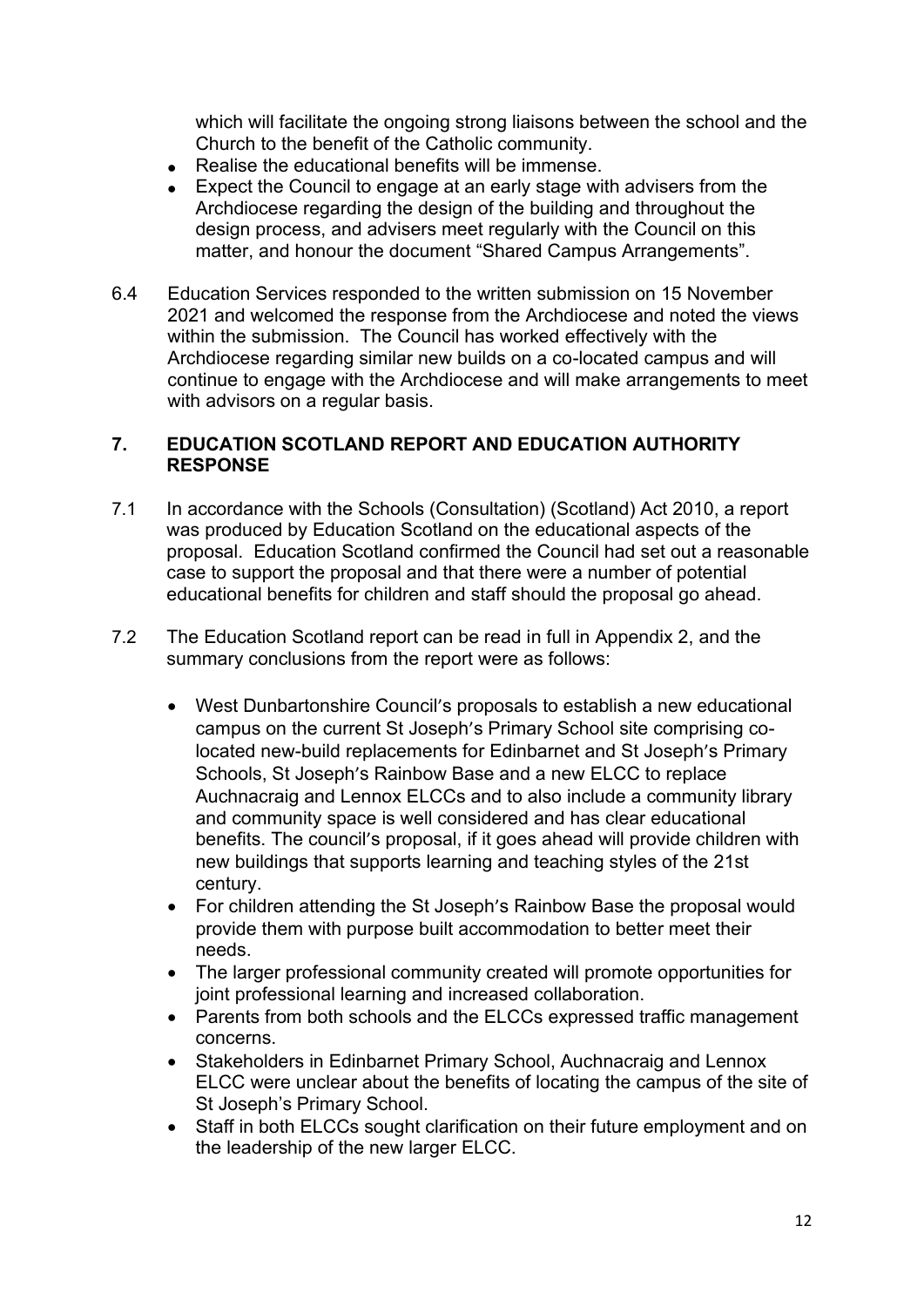- In taking forward the proposal, the council should continue to consult and communicate effectively with children, parents, staff and the wider community to engage them fully in the future planning and design stages of this proposal. This includes sharing information from the options paper presented to committee about the preferred use of the St Joseph's site over Edinbarnet.
- 7.3 The Council welcomes the report from Education Scotland and accepts its response to the Council's proposal. The report raised a small number of issues that the Council should consider if the proposal is taken forward and these are addressed below:

## **Traffic Management Concerns**

Concerns in relation to traffic management were raised through the online survey and also at the public meetings. If the proposal goes ahead, a full traffic management survey will be undertaken for the new campus. There is funding available within the budget for the new campus which will be used to upgrade paths and roadworks.

#### **Benefits of Locating the Campus on the St. Joseph's site**

The options paper submitted to Education Committee on 9 June 2021 outlined the advantages/disadvantages of available sites. The options appraisal exercise concluded that the most favourable option in this exercise would be the St Joseph's site. The benefits of St. Joseph's site include tandem build opportunities eliminating the need to decant schools, direct access from Faifley Road, good public transport links, good links to footpath, opportunity for pupils and parents to walk to school and proximity to Religious Centre.

#### **Future employment/leadership model in new larger ELCC**

Until the consultation has ended and the outcome of the proposal is known we are unable to define workforce arrangements. The leadership and staffing arrangements within an ELCC is determined by registration numbers, and staffing ratios in line with age of children. If the proposal is approved, then the relevant staffing exercise will take place to ensure that we have appropriate staff to pupil ratios and the relevant expertise. Staff currently employed in the existing establishments will as far as is possible within current staffing standards, be re-deployed to the new Campus provision. Those who cannot be accommodated within the new campus will be re-deployed as per the Council's Switch policy. This would always be undertaken in full consultation with the affected staff members as well as the recognised trade unions

## **Consultation/communication with children, parents, staff and wider community**

If the proposal goes ahead the Council is fully committed to including all stakeholders in the planning and design stage, and will continue to use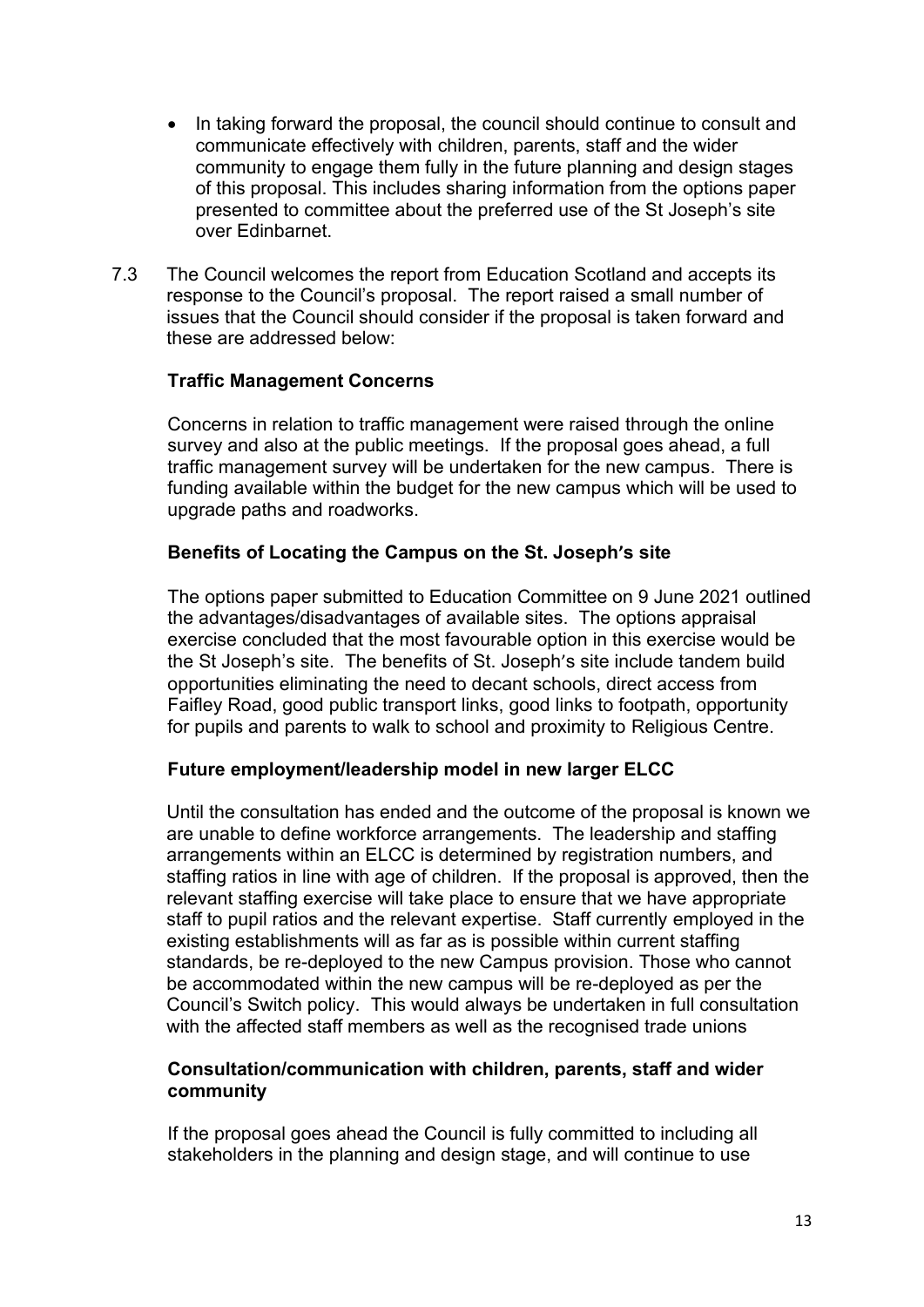effective communication strategies to ensure continued engagement with all stakeholders throughout the development.

# **Sharing information from the options paper presented to Committee**

The report and appendices submitted to Educational Services Committee on 9 June 2021 informing members of the outcome of the site options appraisal to identify a site to accommodate the proposed Faifley Campus was available from the Council's website via the link to the consultation page. The report and appendices can still be accessed via this link [https://www.west](https://www.west-dunbarton.gov.uk/council/public-consultations/faifley-campus-consultation/)[dunbarton.gov.uk/council/public-consultations/faifley-campus-consultation/](https://www.west-dunbarton.gov.uk/council/public-consultations/faifley-campus-consultation/) Or a copy can be requested by email: educationconsultation@westdunbarton.gov.uk

# **8. ALLEGED OMISSIONS OR INACCURACIES**

- 8.1 Section (10) (3) of the 2010 Act also places a requirement on the Council to provide details of any inaccuracy or omission within the Proposal Paper which has either been identified by the Council or raised by consultees. This section of the 2010 Act also requires the Council to provide a statement on the action taken in respect of the inaccuracy or omission, or, if no action was taken, to state that fact and why.
- 8.2 In the course of the consultation exercise, there were no areas identified by respondents as being inaccurate or omitted from the Proposal Paper during the consultation period.

## **9. COMPLIANCE WITH SECTION 9(1) OF THE SCHOOLS (CONSULTATION) (SCOTLAND) ACT 2010**

- 9.1 Section 9(1) of the Schools (Consultation) (Scotland) Act 2010 states that: After the Education Authority has received Education Scotland's report, the Authority is to review the relevant proposal having regard (in particular) to:
	- (i) written representations received by the Authority (from any person) during the consultation period;
	- (ii) oral representations made to it (by any person) at the public Meeting; and
	- (iii) Education Scotland's report.
- 9.2 Following receipt of the Education Scotland report, the Council has reviewed the proposal, having regard to the written and oral representations made and to Education Scotland's report.
- 9.3 The feedback from the consultation was considered by officers where all the questions and comments raised were considered in detail. This ensured that the Council met the requirements to review the proposal under section 9(1) and 13(5) of the 2010 Act.
- 9.4 Officers of the Education Authority have listened carefully to the points made